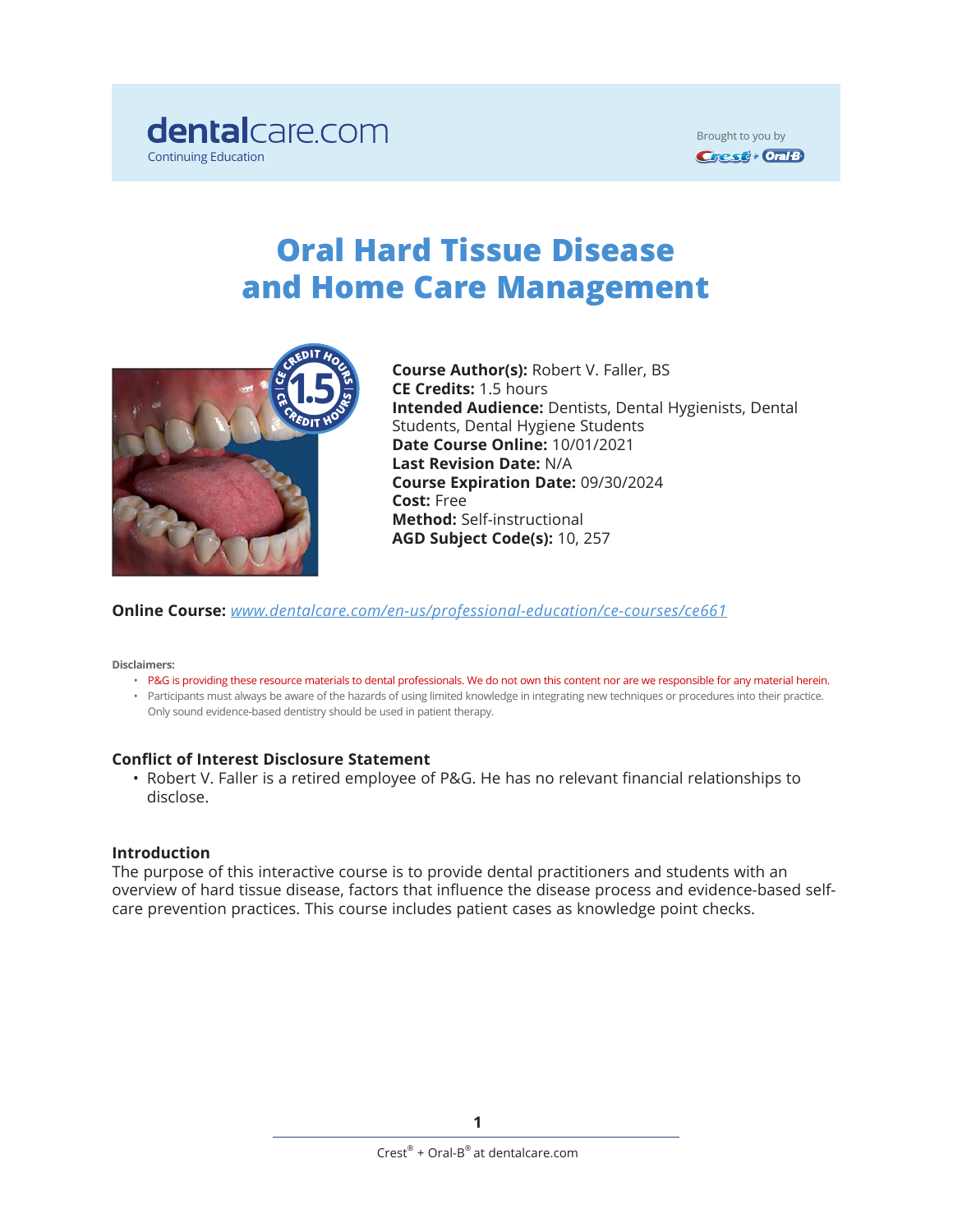#### **Course Contents**

- Overview
- Learning Objectives
- Hard Tissue Health
- Course Test
- References / Additional Resources
- About the Author

#### **Overview**

Dental caries and dental erosion are global, prevalent issues that are largely preventable and can cause considerable pain, quality of life issues, esthetic challenges, or all. This module differentiates between caries and erosion by explaining their causes and development processes. It will then differentiate between strategies for prevention and optimal self-care.

To understand caries and erosion development, it's necessary to understand the anatomy of teeth and their environment - genetics, and human protective factors within the oral environment and external factors at play and the complex system that works together to help stop caries and help prevent erosion.

### **Learning Objectives**

#### **Upon completion of this course, the dental professional should be able to:**

- Demonstrate understanding of causes of mineral loss in hard tissues of the oral cavity.
- Distinguish between mineral loss due to caries process versus the erosive tooth wear process.
- Explain human protective factors for oral hard tissue.
- Differentiate amongst common dentifrice fluoride compounds.
- Recommend self-care treatment options based on the primary causes of density loss.

# **Hard Tissue Health**



*Click on image to view interactive module online.*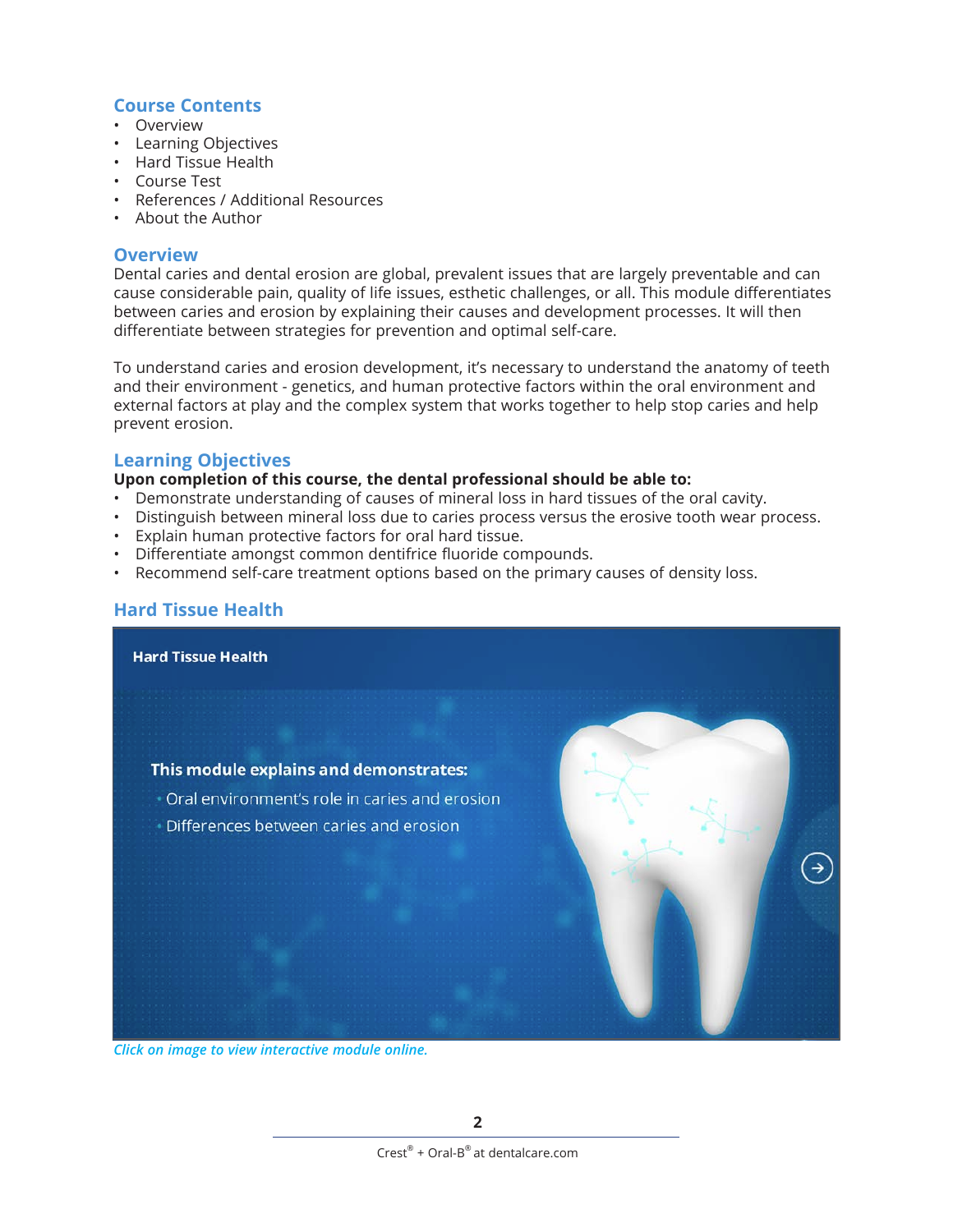## **Course Test Preview**

To receive Continuing Education credit for this course, you must complete the online test. Please go to: *[www.dentalcare.com/en-us/professional-education/ce-courses/ce661/test](http://www.dentalcare.com/en-us/professional-education/ce-courses/ce661/test)*

#### **1. Is this Caries or Erosion?**



#### A. Caries

B. Erosion

#### **2. Is this Caries or Erosion?**



- A. Caries
- B. Erosion

#### **3. Is this Caries or Erosion?**



- A. Caries
- B. Erosion

#### **4. Saliva provides a natural, primary protection from caries and erosion when:**

- A. It is in its normal healthy state as supersaturated with calcium & phosphate
- B. It is undersaturated with Calcium and Phosphate where it pulls mineral density from tooth structure
- C. Hard tissue sites are poorly bathed with saliva
- D. Its flow is reduced such that it can't buffer (e.g due to medication or Sjogren's)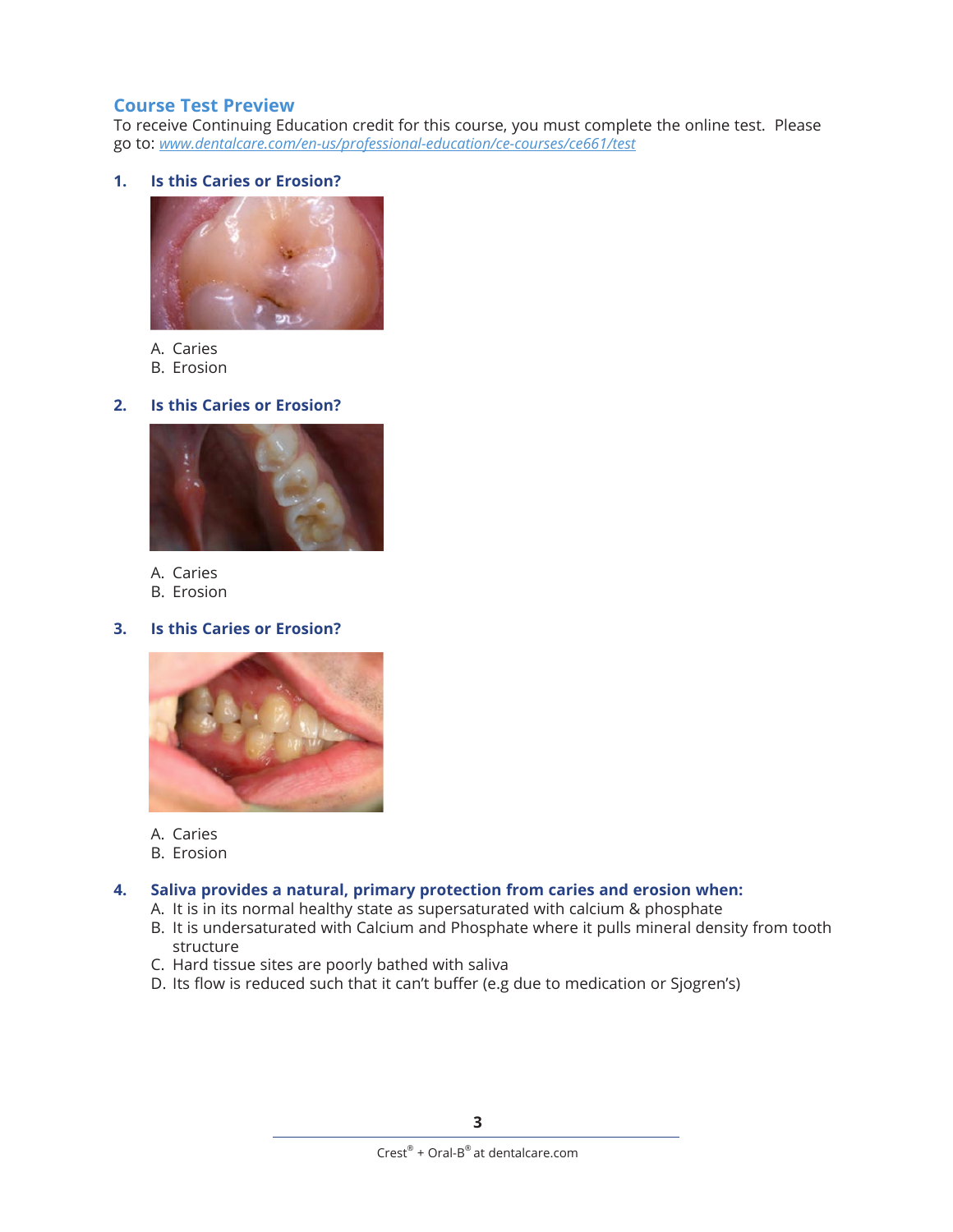#### **5. The main components of the mineral apatite of Enamel are all but which?**

- A. Calcium
- B. Phosphate
- C. Organic materials
- D. Millions of Prisms made of tightly packed crystals that form rods

#### **6. Which one is not a risk factor for Caries?**

- A. Plaque Biofilm
- B. Reduced Salivary Flow
- C. Frequent Snacking
- D. Acquired Pellicle

#### **7. Which is not a risk factor for Erosion**

- A. Plaque Biofilm
- B. Acidic Food or Beverages
- C. GERD
- D. Reduced salivary flow

#### **8. Which fluoride is highly effective against caries and erosion?**

- A. Amine Fluoride
- B. Stannous Fluoride
- C. Sodium Monofluorophosphate (SMFP)
- D. High concentration Sodium Fluoride (ex 5000ppm)

#### **9. Which condition is associated with Irreversible Surface Mineral Loss where the pellicle and saliva buffer capacity is overwhelmed?**

- A. Caries
- B. Erosion

#### **10. Which condition is associated with subsurface mineral loss influenced by weak bacterial acids and is reversible in early stages?**

- A. Caries
- B. Erosion

#### **11. Which is not a prevention strategy for Caries?**

- A. Daily plaque biofilm control
- B. Neutralize bacterial acids
- C. Reduce tooth solubility
- D. Increase Snacking frequency

#### **12. The reason the outer layer of enamel remains sound while the subsurface layer loses mineral density is: (remin/demin Video)**

- A. The bacterial biofilm creates a new barrier
- B. As the Calcium and Phosphate flow toward the surface some re-precipitates at the surface
- C. The saliva stops drawing Calcium and Phosphate out of the tooth
- D. Fluoride only remineralizes the surface

#### **13. Which is not true about how Fluoride works?**

- A. Fl helps reduce net mineral loss during demineralization
- B. Enhances the density of the re-formed mineral
- C. Bactericidal for *S. Mutans*
- D. Aids in the formation of fluorapatite which is more resistant to cariogenic bacterial acids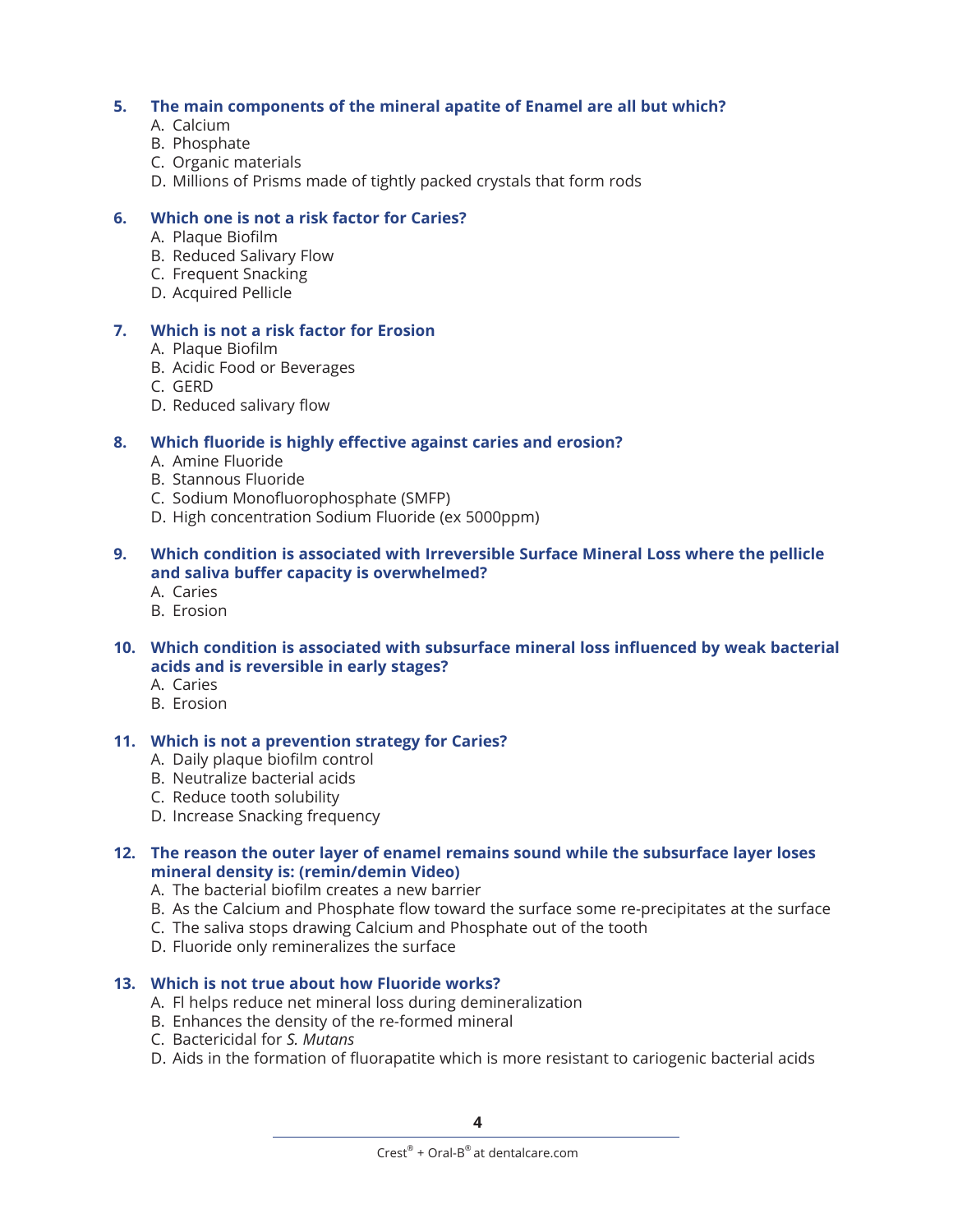# **14. What is the primary way to prevent erosive damage?**

- A. Dietary Counselling
- B. High concentration fluoride
- C. Biofilm control
- D. Calcium Supplements

#### **15. What is generally accepted to be the critical pH where net mineral density is lost from hydroxyapatite?**

- A. 6.1
- B. 5.5
- C. 2.3
- D. 8.3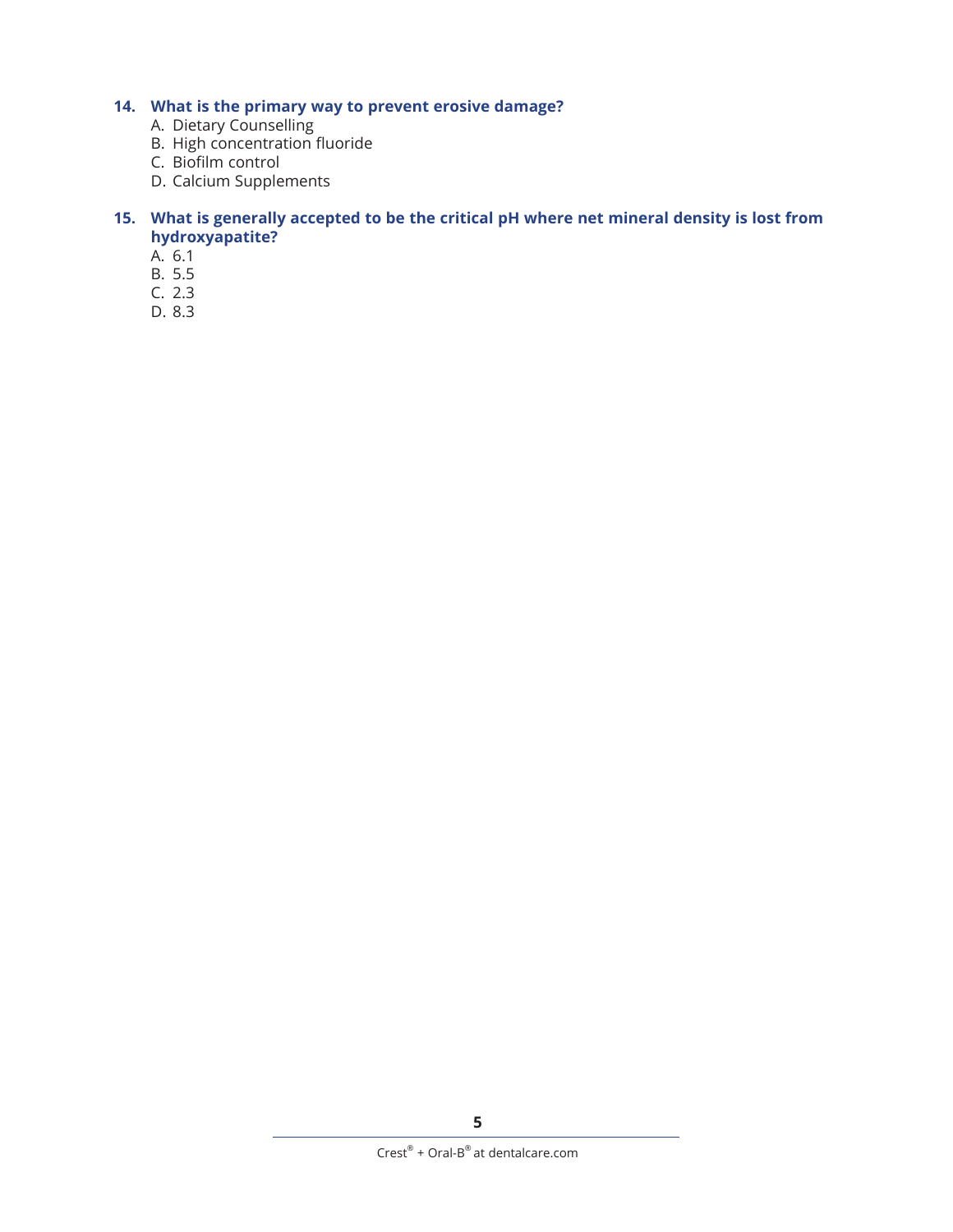# **References**

- 1. USDA. Featherstone JDB, ten Cate JM, Shariati M, Arends J. Comparison of Artificial Caries-Like Lesions by Quantitative microradiography and Microhardness Profiles. Caries Res (1983) 17: 385-391.
- 2. USDA. Featherstone JDB, O'Reilly MM, Shariati N, Brugler S. Factors relating to demineralisation and remineralisation of the teeth : proceedings of a workshop, 5-10 October 1985, Antalya, Turkey. Leach SA; Council of Europe. Enhancement of remineralization in vitro and in vivo. IRL Press (1983) Oxford England.
- 3. Humphrey SP, Williamson R. A review of saliva: Normal Composition, flow and function. The Journal of Prosthetic Dentistry. 2011; 85(2): 162-169. doi:10.1067/mpr.2001.113778.
- 4. Anderson T. Hara, Domenick T. Zero, Hara HT, Zero DT. The Caries Environment: Saliva, Pellicle, Diet, and Hard Tissue Ultrastructure, Dental Clinics of North America, Volume 54, Issue 3, 2010, Pages 455-467.
- 5. Marsh, P.D. Dental plaque as a biofilm and a microbial community implications for health and disease. BMC Oral Health 6, S14 (2006).
- 6. Marsh PD. Microbial Ecology of Dental Plaque and its Significance in Health and Disease. Adv Dental Research 1994 8: 263. DOI: 10.1177/08959374940080022001.
- 7. Berger D, Rakhamimova A, Pollack A, Loewy Z. Oral Biofilms: Development, Control, and Analysis. High Throughput. 2018;7(3):24. Published 2018 Aug 31. doi:10.3390/ht7030024.
- 8. Fejerskov O, Nyvad, B, Kidd E. (eds) (2015) Dental Caries: The Disease and Its Clinical Management, 3rd Edn. Oxford, Wiley Blackwell.
- 9. Imfeld T. Dental erosion. Definition, classification and links. Eur J Oral Sci 1996;104(2 ( Pt 2)): 151-5.
- 10. Bowen, W.H. The Stephan Curve revisited. Odontology 101, 2–8 (2013).
- 11. Nancollas GH, Koutsoukos PG. Calcium Phosphate Nucleation and Growth in Soultion. Prog. Crystal Growth Charact. 1980. Vol 3 77-102 Pergamon Press. Accessed September 8, 2021.
- 12. Gugnani N, Pandit IK, Srivastava N, Gupta M, Sharma M. International Caries Detection and Assessment System (ICDAS): A New Concept. Int J Clin Pediatr Dent. 2011;4(2):93-100. doi:10.5005/jp-journals-10005-1089.
- 13. Jaeggi, A. Lussi, Prevalence, incidence and distribution of erosion in: A. Lussi, C Ganss (Eds.) Erosive Tooth Wear: From Diagnosis to Therapy, Karger, Basel, New York, 2014, pp. 55-73).
- 14. Tschammler C, Müller-Pflanz C, Attin T, Müller J, Wiegand A, Prevalence and risk factors of erosive tooth wear in 3–6 year old German kindergarten children—A comparison between 2004/05 and 2014/15, Journal of Dentistry, Volume 52, 2016, Pages 45-49, ISSN 0300-5712.
- 15. Konradsson K, Lingström P, Emilson CG, Johannsen G, Ramberg P, Johannsen A. Stabilized stannous fluoride dentifrice in relation to dental caries, dental erosion and dentin hypersensitivity: A systematic review. Am J Dent. 2020 Apr;33(2):95-105.
- 16. West NX, He T, Zou Y, DiGennaro J, Biesbrock A, Davies M. Bioavailable gluconate chelated stannous fluoride toothpaste meta-analyses: Effects on dentine hypersensitivity and enamel erosion. J Dent. 2020 Dec 28;105:103566. doi: 10.1016/j.jdent.2020.103566.

## **Additional Resources**

• No Additional Resources Available.